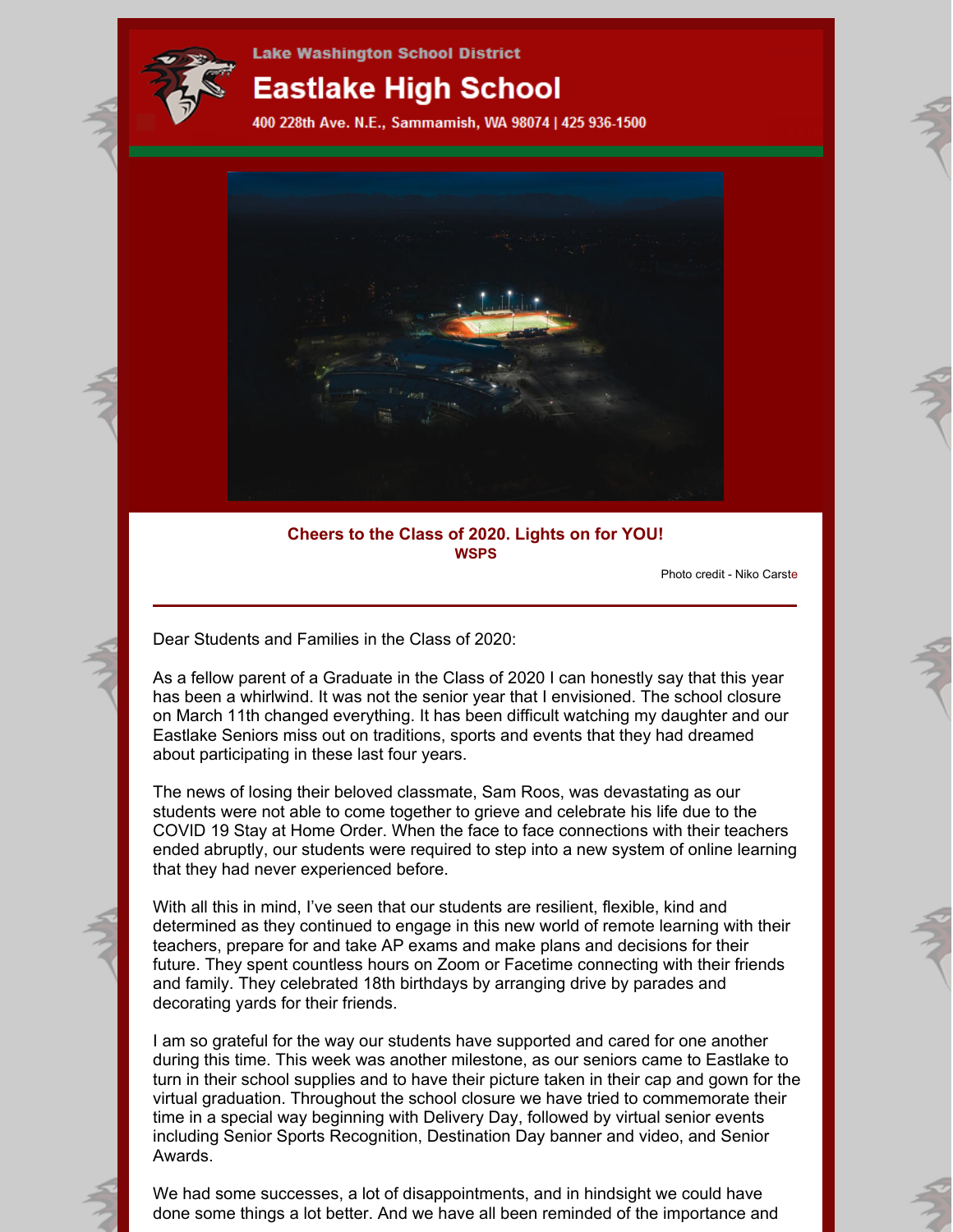power of in-person connections. We are so happy that our senior parents stepped up to fill the gap left by the cancellation of the modified Tunnel of Tears. We are excited to see our graduating class on Monday's virtual graduation.

Darcie Breynaert, Associate Principal, Eastlake High School

## **Traveling Tribute to the Eastlake High School Class of 2020 - Monday June 15th**

Save the Date, Monday June 15th from 12-1pm, for a social distancing car parade of our 2020 Graduates. We have confirmed a safe local community location for a **Traveling Tribute to the Eastlake High School Class of 2020**. The event will entail families parking in a designated spot on the parade route and students driving cars through the route. We will be posting the final details for the event, including location, on Monday morning by 8am on the Eastlake parents Facebook page. When released, the final plans will include a map of the location (a 10 minute drive from EHS), where parents should spectate, and the route the students will drive. Parents should plan to arrive at 12:00 and students should plan to arrive at 12:30. Event details will also include safety protocols that must be adhered to by all attending which will align with LWSD and WA state Safety protocols. Detailed information [here](https://files.constantcontact.com/2940e7f2501/bac44e2b-da94-4002-9c3e-17ddfa2a0294.pdf).

**If you are not on Facebook and/or would prefer an email with specifics please reach out to [ehsseniorparents2020@gmail.com](mailto:ehsseniorparents2020@gmail.com) by Sunday evening and we will email you on Monday morning. Any questions can also be directed to this email!**

Please note that this event has not been endorsed by the administration of Eastlake High School, Lake Washington School District or the Eastlake High School PTSA. This is an event planned solely by parents of the class of 2020!

## **Moving Up Assembly - Friday June 12th @ 12PM**

As we near the end of this unbelievable school year, we would like to invite you to join us for the annual Moving Up Assembly. . .online.

We know it won't be the same as years past, but it will be fun to watch as we review this year and honor the class of 2020—and their sacrifice—while giving us all a reminder of how special our Eastlake community is and hopefully provide us all with some closure to this strangest of years!

We would love if you could all tune in LIVE with us by clicking [here](https://www.youtube.com/watch?v=4DseSzzrztw&feature=youtu.be) at 12:00 noon on Friday, June 12th. We know that it was originally scheduled for 10 a.m., but we are confident that the time change will allow more people to join us!

#### **PTSA Senior Slide Show – June 13th**

Eastlake PTSA has created a slideshow to honor the 2020 senior class. A link to the slideshow will be sent to senior families on June 13th. If you have any questions, please contact Tammi Johnson and Natalie Naehrig at [seniorphotos@ehsptsa.org](mailto:seniorphotos@ehsptsa.org)

# **Virtual Graduation - Monday June 15th**

**Eastlake's virtual graduation will be released on Monday, June 15 at 5 PM** ! People can watch the video afterwards but cannot fast-forward. That allows all seniors to turn their tassel and graduate at the same time. We have now hired HotSpark Media**,** two former Eastlake graduates (Eli and Ben), to produce the graduation video.

The video will follow Eastlake's traditional Graduation program with student and staff speakers, student performances and the ceremonial turning of the tassel. We're sure Ben and Eli will add their own creative flare to it as well!

Link for the Virtual [Graduation](https://www.youtube.com/watch?v=Wc-yU_Y9ZFY&feature=youtu.be)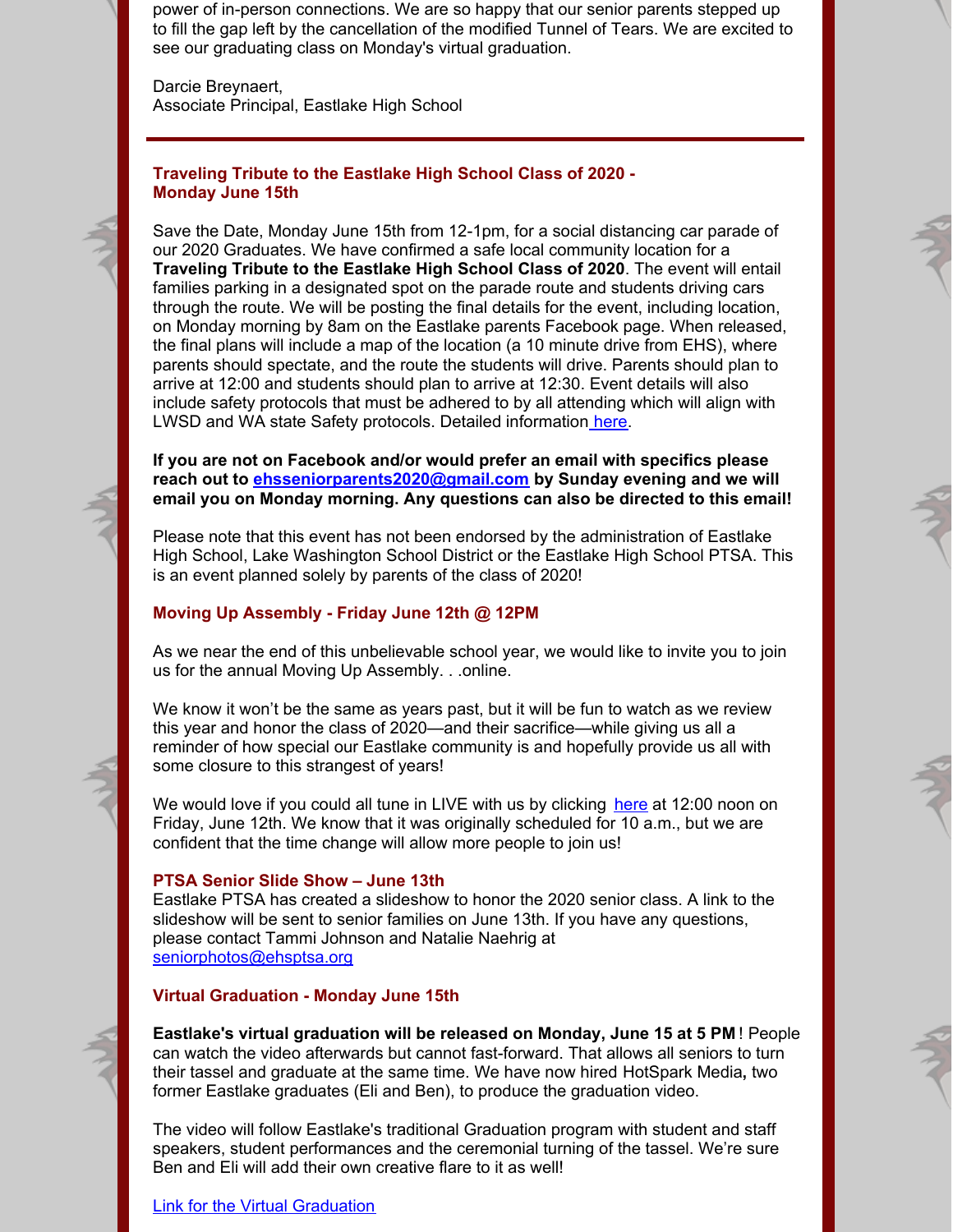Please be advised that once the end of year production is provided by the District to families in the school community, it will not be able to control how this production is shared over social media in the future. Please do not send in any photos, videos or student information into the school if you do not want these materials to be included in the end of year productions and shared with the school community by the District.

## **Senior Photos and Check-Out - June 12th IMPORTANT!!!**

In preparation for this graduation video, we have a final opportunity to for seniors to receive a studio quality portrait that we will include in the virtual graduation. For this picture students will wear their caps and gowns and hold a diploma cover which we will provide. This is will be held on Friday June 9th from 9-12 PM.

If seniors do not show for their picture, they can submit a picture themselves to [hotsparkmedia@gmail.com](mailto:hotsparkmedia@gmail.com) no later than Friday, June 12 at 4 PM. If seniors do not do either, we will put their Yearbook photo in the video. We would like to photograph each senior for the slideshow.

We will allow up to two family members to accompany their senior for a family photograph as well. We will then provide digital copies of these graduation photos to families free of charge.

These pictures will coincide with senior check-out. Seniors need to bring their laptops, chargers, textbooks, library books, classroom calculators, band uniforms (see message below) and sports uniforms at the same time.

In order to collect all materials in a safe manner that aligns with social distancing protocols we will need to divide it up by last name and spread it over three days.

Students will park in a line and wait in their car until the first station opens. We will only have five students out of their car at a time. Students are required to wear masks during this time.

1.Waiting Station 1 - Flagpole

2.Waiting Station 2 – Outside Front Doors (masks available)

3.Drop-Off Station 3 - Commons

- Computer
- Charger
- Textbooks
- Classroom Calculators
- Library Books
- Sports Uniforms
- 4. Pick-Up and Picture Station 4 Theater
	- Chords
	- Diploma Cover
	- Take Picture in cap and gown!
- 5. Pick-Up Station 5 Gym
	- Locker(s) Contents Eastlake staff will clear and lockers and deliver the contents to students in a bag.
	- Yearbook pickup

Students will receive an email for items not returned and outstanding fines. Diplomas will not be received until those items are resolved. All fines are paid [online](https://payments.lwsd.org/). If families cannot pay online, please contact [kguinasso@lwsd.org.](mailto:kguinasso@lwsd.org)

#### **Senior Transcripts - IMPORTANT! Due June 12th**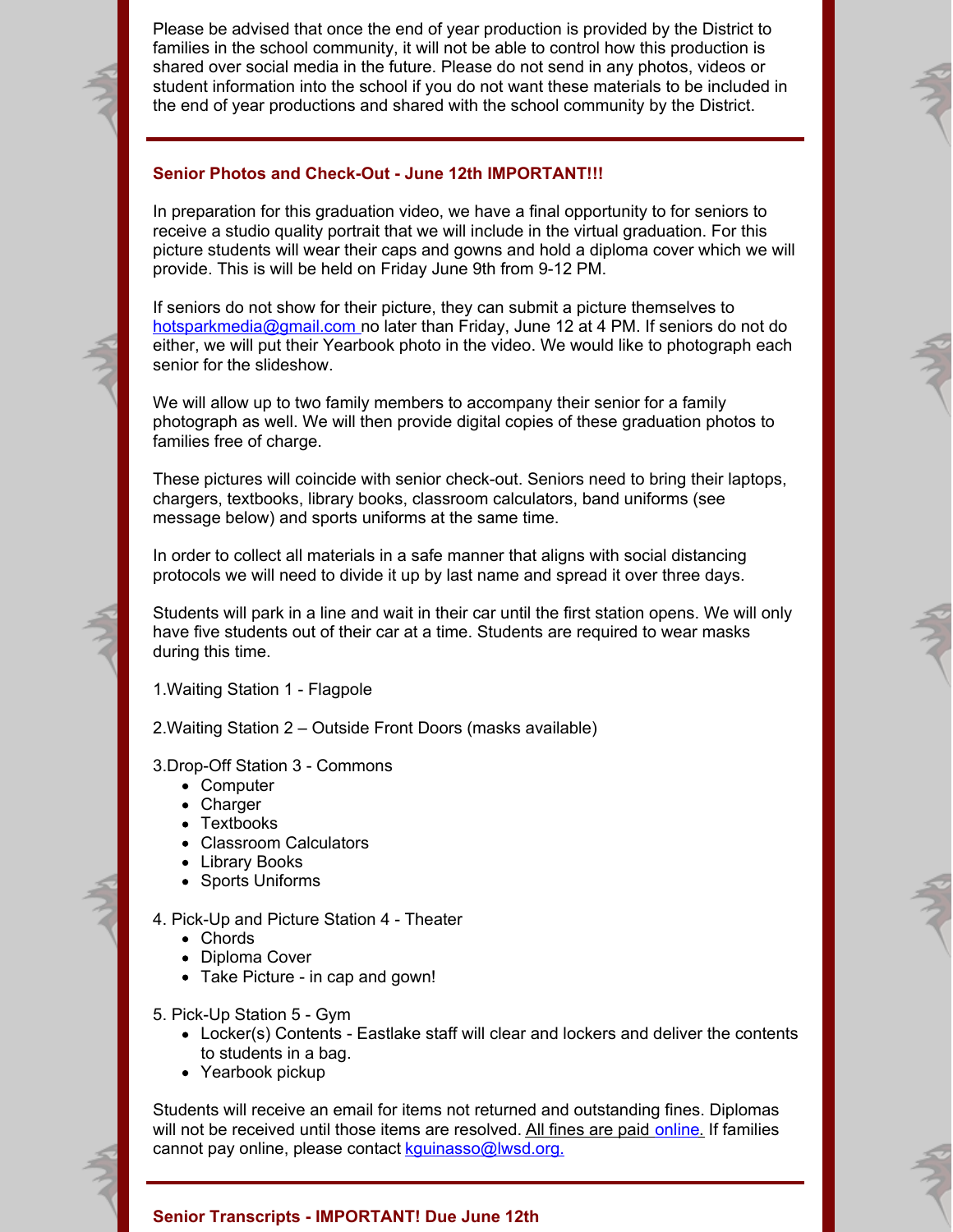**SENIORS, it is VERY important that you complete the steps below to request your senior transcript. This is how your transcript will be sent to colleges for the fall. If you are not attending a 4-year college we still ask that you complete the survey.**

You are almost done! Please take a moment and let us know where you are headed after graduation & where you need your final transcript to be sent. (**Each senior MUST notify us of their plans**.) All final transcript requests to a college or university must be completed by June 12th. To complete your transcript requests and notification of postsecondary plans, the steps below **MUST** be completed.

**1)** [Complete](https://forms.office.com/Pages/ResponsePage.aspx?id=P2fUH5bfIUaGOKHYjEyF16TuMSLMokpFtozNrRjJR3BUME5aREs4SFRSSTBLTDczWjJGWFI2STFURC4u) this form to indicate your after high school plans.

**2)** Click on this [video](https://cc3.blob.core.windows.net/private-customlesson/6297314d-bc0f-4f95-9abe-61551a8401b0.mp4?sv=2017-07-29&sr=b&sig=PHxxBXcmMbqeIYLGUoKaQtTH9kzBkf6V7Q%2B%2FMa04AV8%3D&st=2020-06-10T23%3A10%3A55Z&se=2020-06-11T23%3A15%3A55Z&sp=r) to watch the video on requesting transcripts through Xello.

**3) From your Xello dashboard, follow the steps below for any final transcript requests. All transcript requests must be made through Xello, transcript requests will not be accepted via email.**

- To access our Xello Student Dashboard, log into Powerschool, under the "Apps" dropdown, select XELLO.
- From your Student Dashboard, under Goals & Plans, students click College Planning.
- Next to Application Tracker, select New Application and enter the institution to which you would like your transcript sent.
- 4) Under the Application Checklist, find Transcript.
- 5) To the right, click Request.
- 6) A banner at the top of the screen will indicate the request was sent.

Once you have completed the steps above, make sure to hit the "Turn In" button at the bottom of your screen and in the box below, please confirm you have completed the steps above by typing "I have read and completed the survey and any transcript requests."

If you need additional transcripts over the Summer, please follow the transcript request process found on the [Eastlake](https://ehs.lwsd.org/counseling/transcript-requests) Website.

# **2020 Senior Events:**

**Senior Spring Sports Tribute - May 29th -** 78 Eastlake Spring Senior Athletes were celebrated in this [tribute](https://www.youtube.com/watch?v=SNTCbWeAcuk&feature=youtu.be) video.

**Destination Day - June 1st** - Eastlake held an virtual Destination Day celebration on June 1. Destination Day celebrates your plans after high school, whether that destination is college, technical school, the military, an apprenticeship, a gap year, a service project or a job. In case you missed it here is the video [celebration](https://www.youtube.com/watch?v=GxnNAkLekgE&app=desktop).

**Senior Awards - June 8th** - Will be announced on June 8 via email, social media, EHS website and in the Wolves Weekly Update (June 12 edition).

**Moving Up Assembly - June 12th** - Eastlake Leadership students and ASB will host the Moving Up Assembly on June 12th, complete with all the traditions, albeit in a different format. We will release the [Moving](https://www.youtube.com/watch?v=4DseSzzrztw&feature=youtu.be) Up Video at 12PM on June 12.

**PTSA Senior Slide Show – June 13th** - The PTSA will be creating a slideshow to honor the 2020 senior class. A link to the slideshow will be sent to senior families on June 13th. If you have any questions, please contact Tammi Johnson and Natalie Naehrig at [seniorphotos@ehsptsa.org](mailto:seniorphotos@ehsptsa.org).